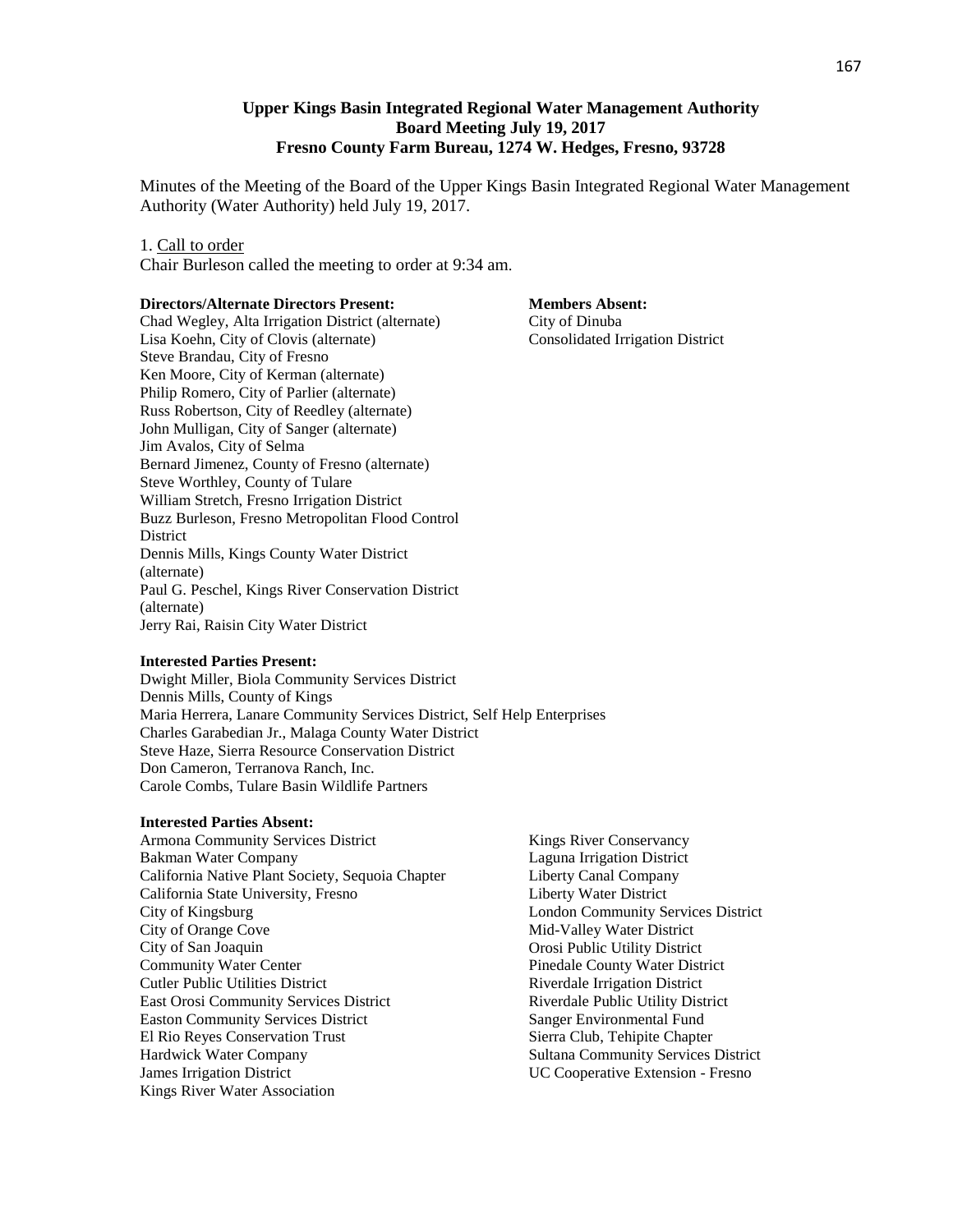### **Others Present:**

Alan Hofmann, Fresno Metropolitan Flood Control District Aileen Poveda, Bakman Water Company Randy Shilling, KRCD Casey Creamer, Kings River Water Quality Coalition Cristel Tufenkjian, KRCD Soua Lee, KRCD Eric Osterling, KRCD Campbell Gilkey, KRCD

2. Additions to or Deletions from the Agenda None

#### 3. Public Presentations None

4. Consider approval of the April 19, 2017 meeting minutes

It was moved by Alternate Director Jimenez, seconded by Director Avalos and carried that the minutes of the April 18, 2017 meeting of the Board of Directors be approved as presented. Alternate Director Wegley and Alternate Director Mills abstained.

### 5. Member/Interested Party Report

Chair Burleson called on Casey Creamer, Program Coordinator of the Kings River Water Quality Coalition, to present on the Central Valley Salinity Alternatives for Long-Term Sustainability (CV-SALTS) Program. Creamer provided a CV-SALTS overview handout to the Board and audience. Creamer reported that through a collaborative process, CV-SALTS came up with two strategies for dealing with salts and nitrogen in the central valley – an interim Salt Management Strategy and a Nitrogen Management Strategy. Both strategies entail having the permittee either continue to comply with the regulations of their permits or participate in an alternative solution.

6. Director Reports

None.

### 7. Advisory Committee Report

Chair Burleson called on Advisory Committee Chair Lisa Koehn to provide a report on Advisory Committee activities on June 21, 2017. Koehn reported that the Committee received a PowerPoint presentation by Soua Lee on DWR's proposed new approach to soliciting for the first round of IRWM Implementation funding. The Committee also discussed the proposal to add two new projects to the IRWMP Project List, which the Committee concurred with recommending to the Board. The Committee also received an update on the DAC Involvement Grant and IRWMP Update Planning Grant.

### 8. Staff Reports

*a. Planning and Implementation Contracts* – Soua Lee referred to the grants matrix included in the agenda packet and reported on the status of each project under the Prop 84 Round 1 Implementation Grant and the Prop 84, Round 2 Implementation grant.

### *b. Inter-regional and Statewide Coordination* – None to report.

*c. Public Information* – Cristel Tufenkjian reported that the outdoor watering tips sheets have been completely distributed; however, a small amount of indoor watering tips sheets are still available. Tufenkjian noted that there is \$1,500 available in the budget to reorder more handouts or other products that stakeholders can use for outreach purposes. Representative Maria Herrera commented that Self-Help Enterprises distributed the outdoor watering tips sheets in several communities and most recently in Seville.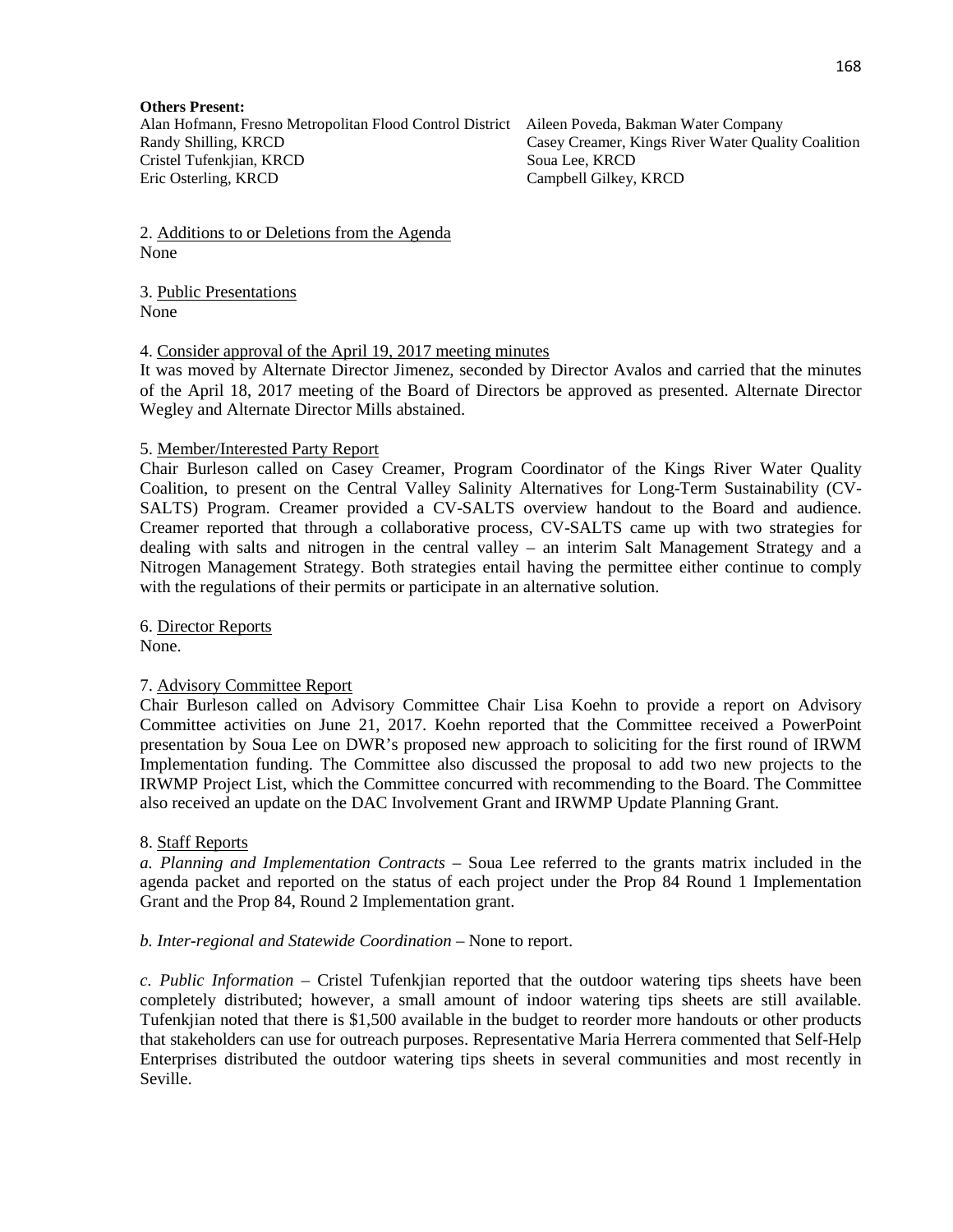*d. Legislation* – Tufenkjian reported that AB 176 (Salas) – Friant-Kern Canal Pump-Back Facility Project has been placed in the Assembly Appropriations Committee Suspense File, but that \$4 million has been allocated in the General Fund for this project. At this time, IRWM funding is no longer in danger of being earmarked for this project.

Eric Osterling reported on three new bond proposals relating to water and the environment that could be considered in 2018. Jerry Meral at the Natural Heritage Institute proposed an \$8.37 billion water bond; however, no money in the bond is set aside for IRWM. Joseph Caves of The Nature Conservancy proposed a \$7.5 billion water bond which would include only \$60 million statewide for IRWM. Lastly, state Senate President Pro Tem Kevin De Leon proposed a \$3.5 billion parks and water bond.

*e. Administrative Items* – Lee reported that the Project Information Form was updated to an editable pdf and is available on the kingsbasinauthority.org website. Additionally, depending on the solicitation schedule for the Prop 1 IRWM Implementation Grant, Members and Interested Parties are encouraged to submit their conceptual projects to the IRWMP Project List as soon as possible.

Osterling shared that Carmel Brown is replacing Tracie Billington as new Chief of the Financial Assistance Branch within the Division of IRWM at the Department of Water Resources (DWR).

*f. Other* – None to report.

# 9. Status and Discussion of Planning Grants

- A. *Prop. 1 DAC Involvement* Osterling reported that the Proposal was revised and resubmitted to DWR. The Project Team was able to secure facilitation services through a separate contract with DWR which helped reduce the project budget to \$3.4 million. KBWA staff composed two letters of support, one for the Proposal and another for facilitation support services through DWR. Part of the scope of work is the formation of a Project Advisory Committee (PAC). The KBWA would need to appoint one (1) IRWM representative and an alternate, and one (1) DAC Representative and an alternate to the PAC. An application form was developed to solicit candidates for the PAC and will be emailed to KBWA Members and Interested Parties. Candidates will be considered by the Advisory Committee at their September meeting and the Board will approve the appointments in October.
- B. *Prop. 1 IRWMP Update* Lee reported that Provost & Pritchard (P&P) is continuing work with gathering data to address AB 1249 and completed development of an outline for the Storm Water Resource Plan. P&P also completed review of the Fresno Metropolitan Flood Control District's functional equivalent Storm Water Resource Plan. In the coming months P&P will be reaching out to stakeholders to request additional information relating to constituents of concern and any storm water related projects.

### 10. Request to Modify the IRWMP Project List

The Advisory Committee recommended to the Board of Directors that the Raisin City Water District Grantland Recharge Project and Terranova Ranch/Kings River Conservation District McMullin On-Farm Flood Capture Project Phases 2 and 3 be added to the IRWMP Project List. It was moved by Director Worthley, seconded by Alternate Director Jimenez and unanimously carried that the IRWMP Project List be modified to include the Raisin City Water District and Terranova Ranch/Kings River Conservation District projects.

# 11. Request to Approve Quarterly Financial Reports

Assistant Treasurer Randy Shilling provided an overview of the quarterly financial reports for the period April 1 – June 30, 2017. Shilling reported that all Members have paid their Member contribution dues for FY 2016-17 and more voluntary contribution was received from Interested Parties than originally budgeted. It was moved by Director Avalos, seconded by Alternate Director Koehn and unanimously carried to approve the quarterly financial reports.